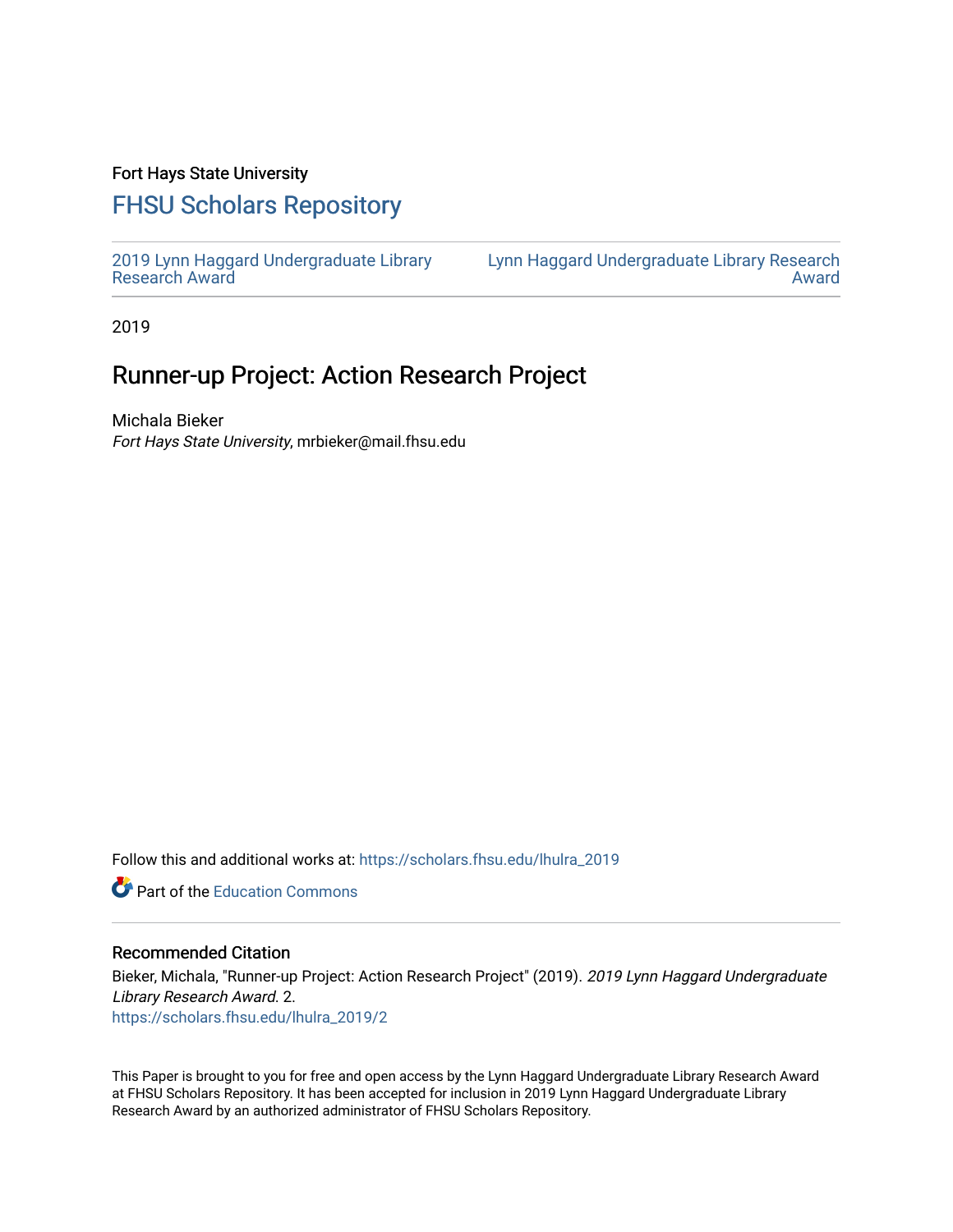Action Research Project

Michala Bieker

Fort Hays State University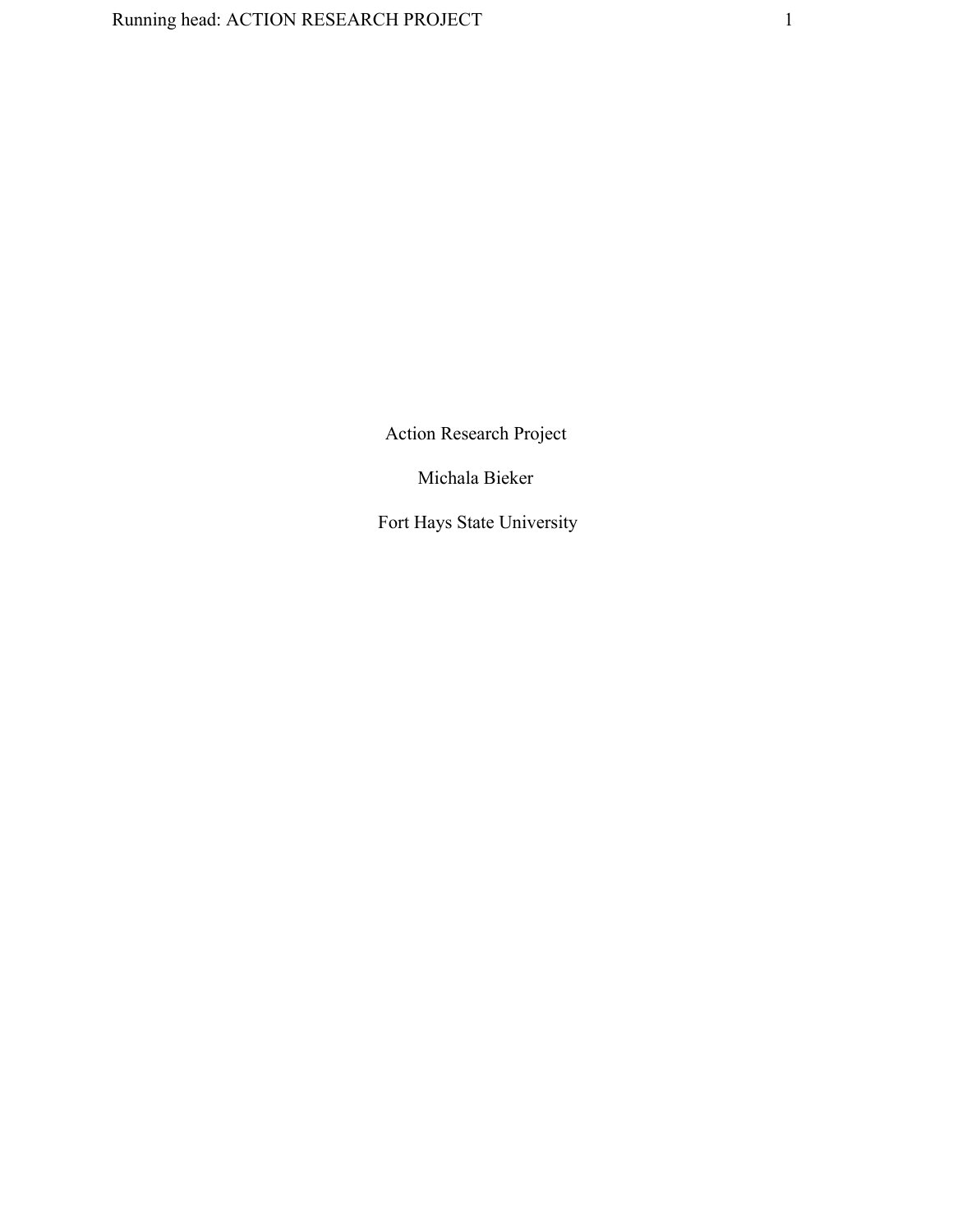#### Action Research Project

#### **Research Question**

"Nearly one in five children come from a home where English is not the native language and more than one in four children are Hispanic where Spanish is the primary language spoken" (Correa, Mackiewicz, & Miller, 2017, p. 209). Classrooms are more diverse now than they ever have been before. Even though this diversity greatly enriches the culture of a classroom, many teachers are not equipped with the teaching techniques to engage children who have traveled from other countries to the United States. The world of English Language Learners (ELL) and the programs that exist to help these children acclimate to an entirely new environment and language is fascinating. After gathering information from a variety of peer-reviewed resources and articles, I discovered that most children who immigrated from other countries to America are often left behind in a general education classroom because they are overwhelmed with the move into a new country and cannot quickly pick up on the English language.

Unfortunately, some teachers equate the child's inability to grasp a new language to the need for special services. Instead of assessing where children are at using methods designed to test their knowledge base in their native language, the classroom teacher sends them off to someone else in special education. The problem with this sendoff is that most children with English as a second language need a different teaching approach and a heightened focus on visual cues as well as support from ELL interventions, not a referral for special education resources.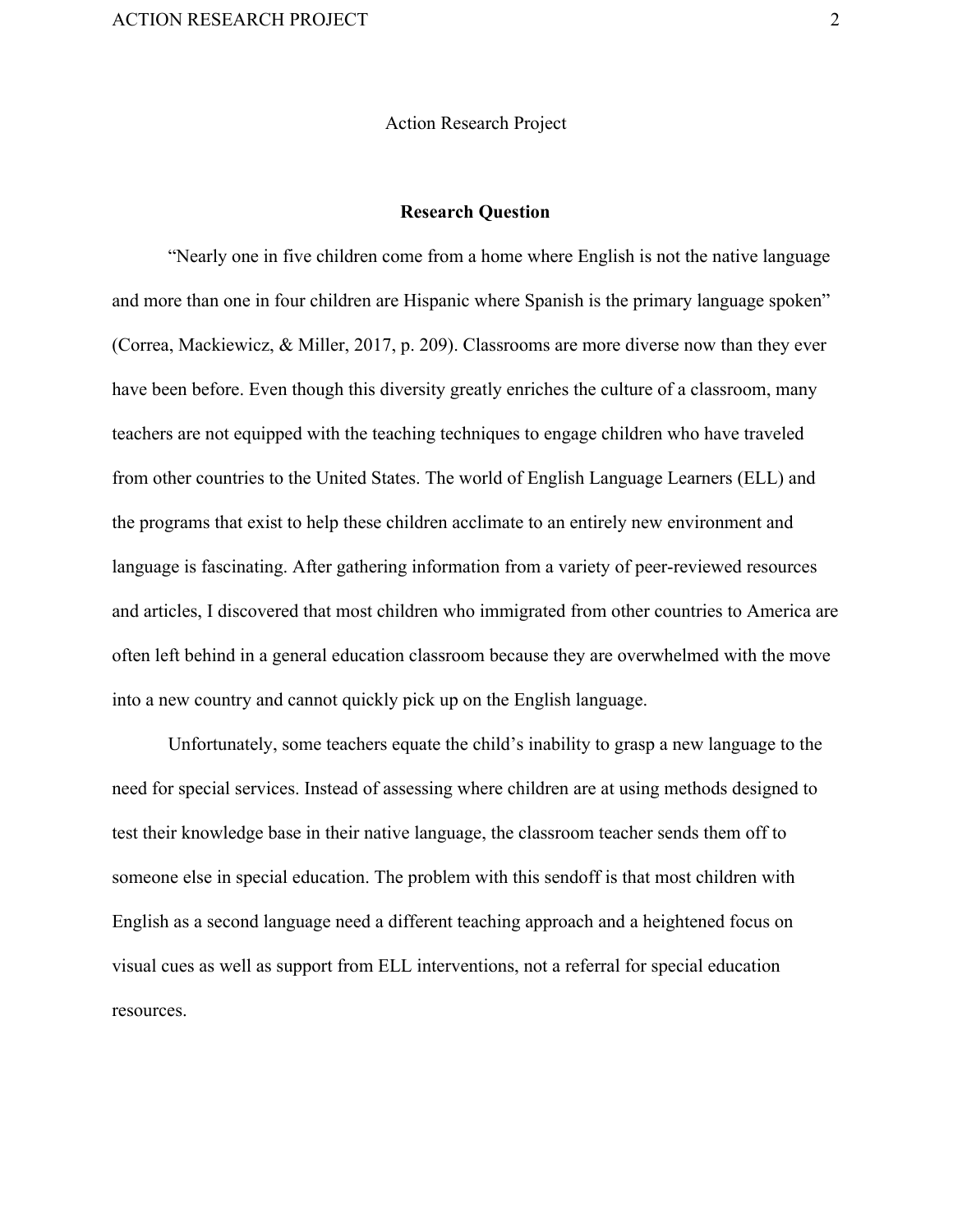For my Action Research Project, I will examine how general education teachers can use ELL interventions and different teaching techniques to help students with English as a second language participate more often in class and truly grasp the knowledge that is available to them. Some of these teaching techniques and interventions include increasing family participation within the classroom, incorporating read alouds, authentic conversations that discuss feelings or opinions, independent or guided writing opportunities, and small group instruction, as well as increasing vocabulary instruction and reading comprehension skills (Schmitt, Snyder, & Witmer, 2017). Of course, each student is unique and some interventions that are helpful for one child may not be as impactful for another. In my own future classroom, I would incorporate these various intervention methods and then determine how successful they are by observing student engagement. In order to determine how engaged these students are in the classroom, I will also be looking at student participation in class and how they communicate with others in group projects and in-class activities.

#### **Literature Review**

Learning a new language can become a more daunting challenge as children grow older because as a child ages, the less "plastic" his or her brain becomes. Brain plasticity can be defined as the ability of the brain to change and adapt as more information is learned throughout life. According to Erin Hoiland (2018), "Long lasting functional changes in the brain occur when we learn new things or memorize new information". All of this new information either creates or rearranges neural pathways within the brain So, it would seem that if educators were able to determine if English Language Learners needed special services earlier on, they could provide an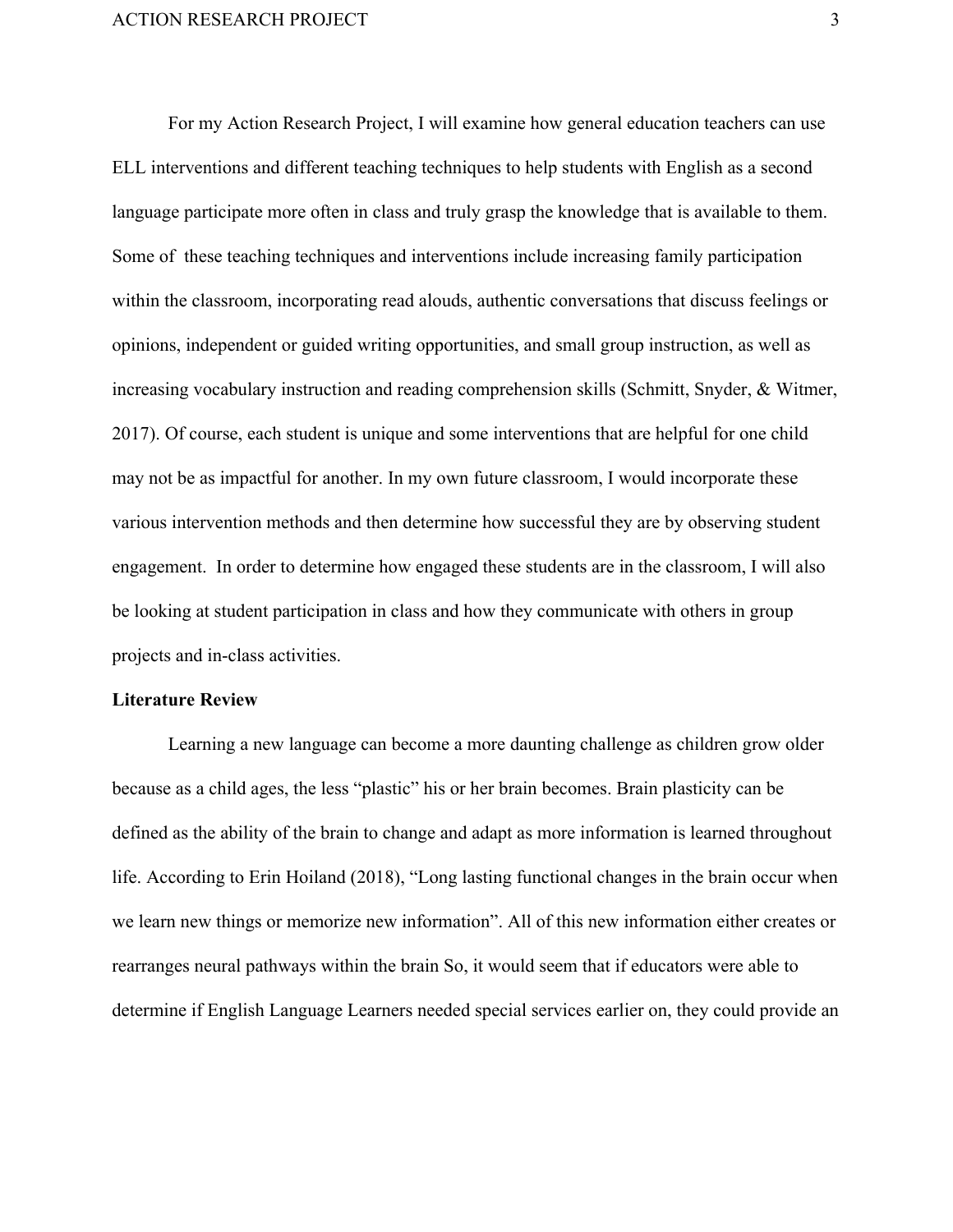education that would be more beneficial for the student. However, this is not always the case and there is often an overrepresentation of minorities in special education services.

In a study conducted by Belinda Hardin, Mariana Mereiou, Hsuan-Fang Hung, and Marisa Roach Scott, it was found that many of the diagnostic screening tools used in preschools to determine whether children need special services were sometimes unreliable because of the need to translate English into another language. Even if translators were available, they were not always trustworthy. This unreliability stemmed from the translator being unfamiliar with some of the terms used during the diagnostic screening, or older siblings sometimes filled in as the translator, because they knew limited English. Also, children need time to adapt to a new language, but many state and federal deadlines regarding special education have very strict deadlines regarding the administration of services. These deadlines make it difficult for educators to determine if children are simply adjusting to a new classroom, or if they are behind their other peers, either developmentally, academically, or both. Most children are able to learn limited English to communicate in various social settings, but it can take around five to eight years to become proficient in English in an academic setting (Hardin, Hung, Mereoiu, & Roach-Scott, 2009).

The unreliability of translators and the short deadlines required by state and federal laws are only some of the challenges that parents, teachers, and administrative personnel identified during the study. Some of the other drawbacks regarding English language learners and their overrepresentation in special education include the language barrier between families and school personnel as well as parent participation (Hardin et al., 2009). Early childhood educators tried their best to eliminate these barriers by arranging home visits, to learn about the child's home life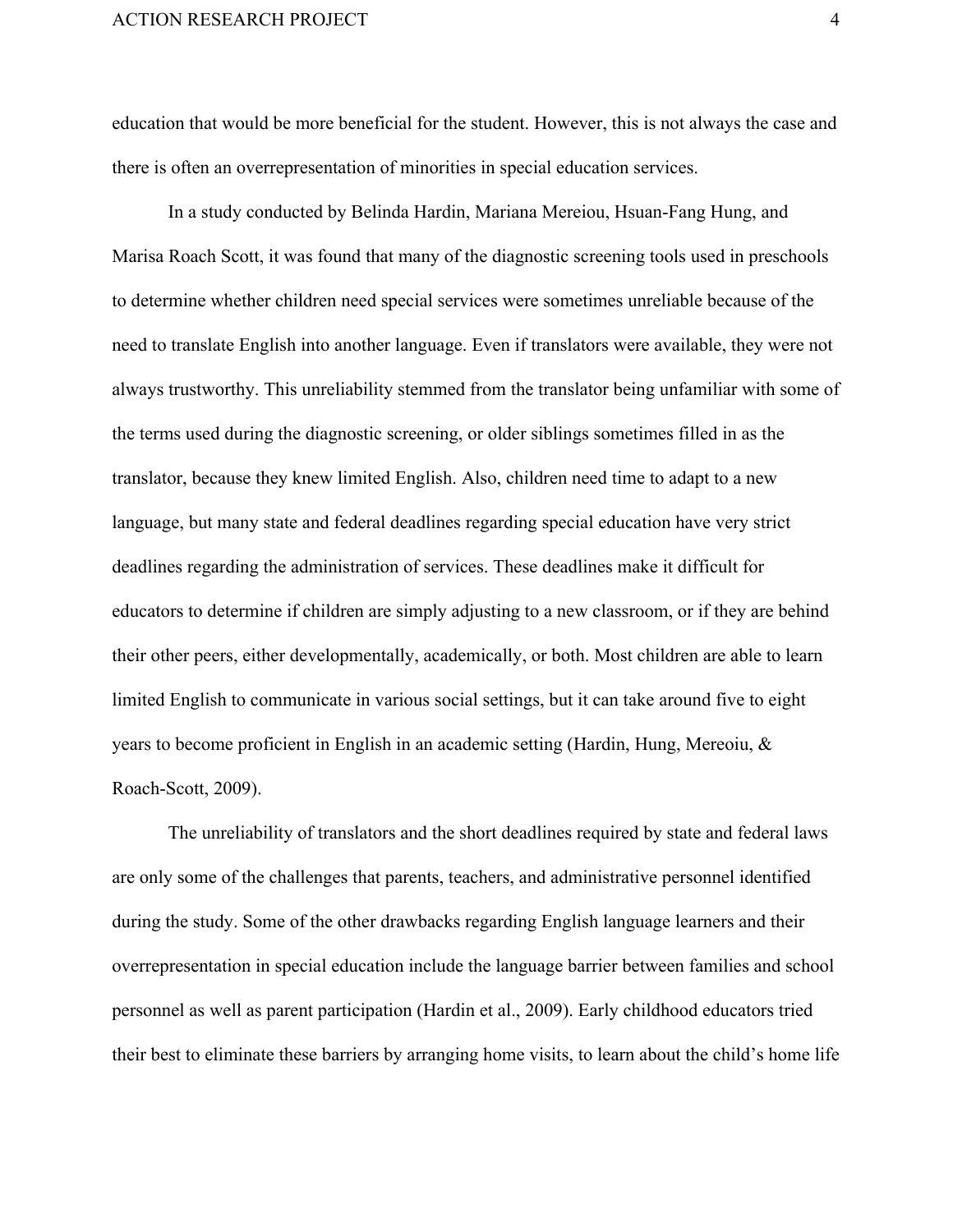and family values. Even though many Latino families in this study stated that they trusted the staff at their child's school, they were afraid of participating in parent meetings or home visits because of the illegal status of some of their family members (Hardin et al., 2009). Despite this fear, educators continued to work with families and build trust while also doing their best to provide appropriate special services or interventions targeted at improving the child's use of the English language. However, many administrative personnel felt that educators were unable to provide appropriate interventions for ELLs because of the lack of training provided by the state.

In another study conducted by Karolyn King, she found that before the administration of a literacy framework known as Kindergarten Talk, or K-Talk, ELL Kindergarten students were receiving a lackluster form of intervention regarding the learning of a new language. During the intervention time, students were presented with different flashcards with images on them. The teacher would say the word of the image on the card and then the children would try their best to repeat that word. The students were often confused and tried to repeat the new vocabulary word as best as they could. These sessions went on for thirty minutes, twice a week (King, 2011). There was no interaction or conversation with the new language the children were learning, they were simply expected to repeat foreign words. Needless to say, this form of intervention was extremely ineffective and the ELL students struggled to keep up with their other classroom peers.

Thankfully, the kindergarten teachers and ELL specialists worked together to come up with a more effective intervention strategy, known as K-Talk. Teachers pulled from the literacy framework they had been using in their classroom and adapted it to meet the various needs of the students. Some of the components of the framework include interactive and shared writing, read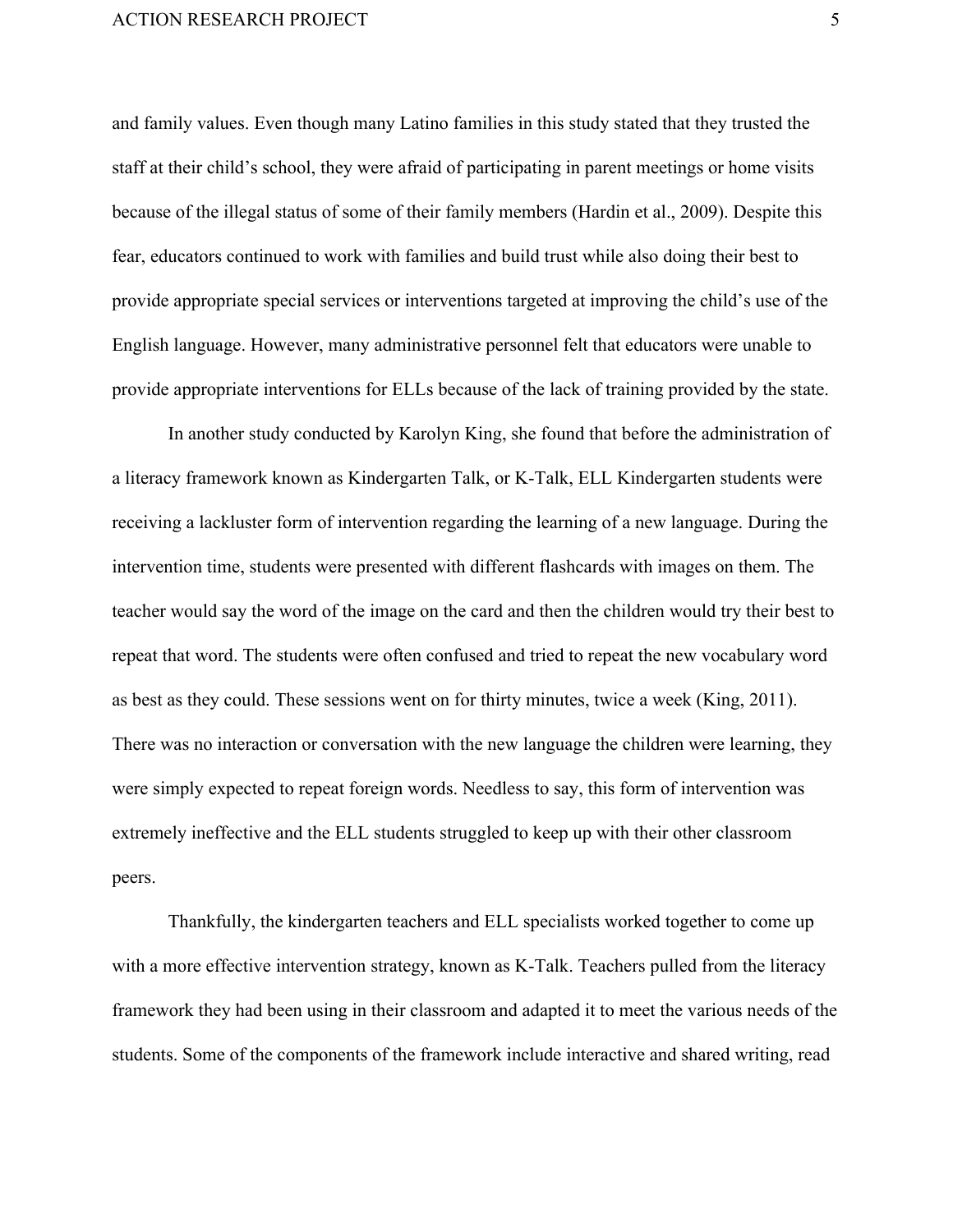aloud stories, and hands-on activities. The ELL interventions now focused on guiding students to interact with the English language more deeply and by creating an environment that was welcoming and allowed for students to make mistakes and learn from them. For example, one lesson could focus on a new vocabulary word like "leaves".

First, a teacher would take the students outside and let them examine the different types of leaves and all of their colors. They could rake leaves, jump in them, or watch them fall from trees. Next, the students would go back inside and listen to the teacher read a picture book about leaves. After the reading, students are encouraged to write their own stories about the experiences they had with the leaves outside while the teacher asks probing questions and providing feedback about the students' writing (King, 2011, p. 27). After implementing the new K-Talk intervention, students overall academic achievement and language acquisition improved within the year. Even though this intervention was tailored to the needs of Kindergarten students, it could be implemented for older children as well. However, there is an even greater lack of interventions available for ELL students when they move to the United States as middle school or high school students.

In the third study I reviewed, the researchers focused on high school students who had either received ELL services in the past, or were in need of these interventions. Despite the fact that some of these students had received ELL services during elementary school, they scored lower than their peers on Mathematics and English Language Arts exams and they also had lower graduation rates. "As a result, both test data and high school graduation rates document the staggering need for identifying and implementing effective teaching models and strategies" (Gerena & Keiler, 2012, p. 78). Learning is a continuous cycle, but many ELL students do not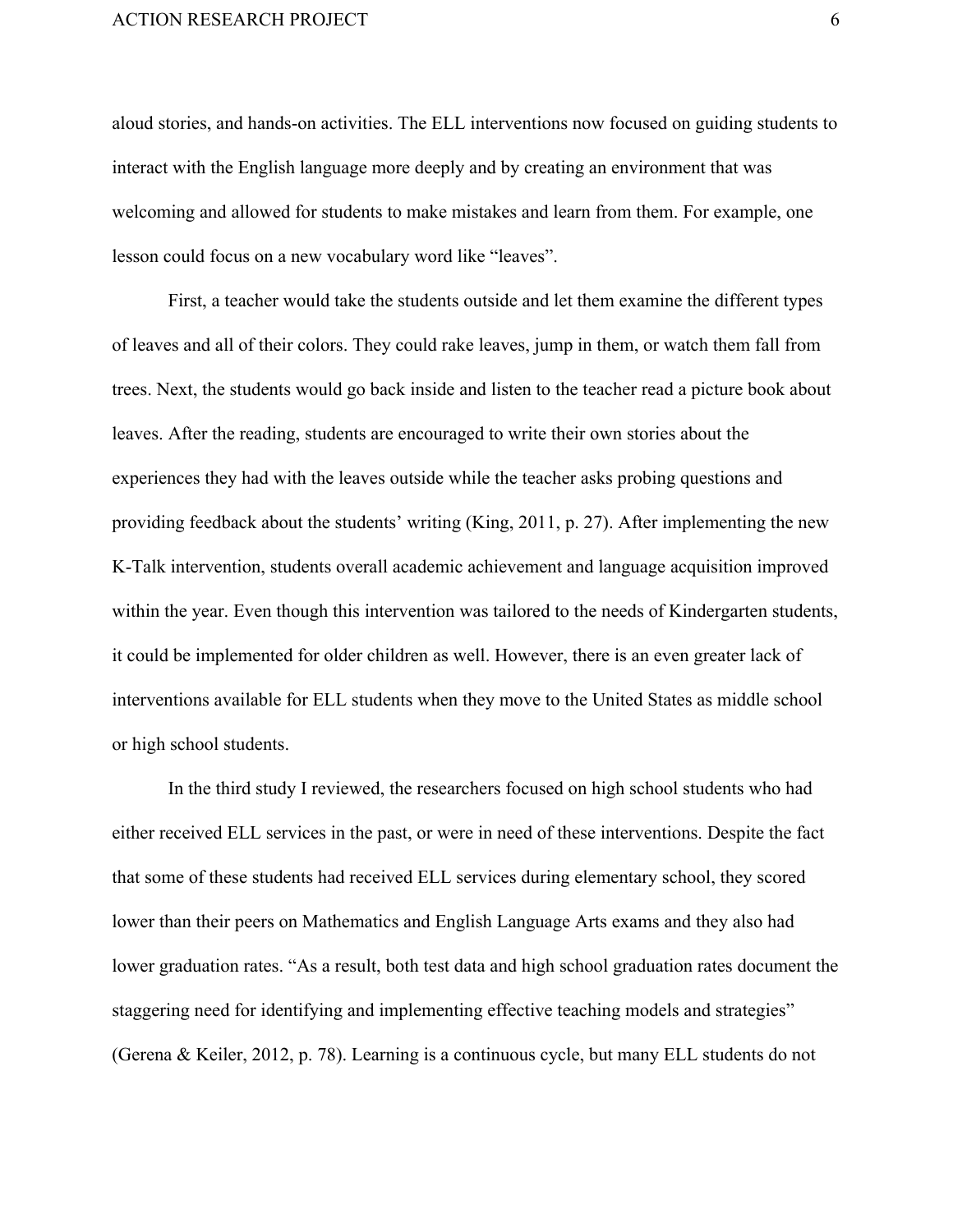continue to receive intervention time when they graduate from elementary school to middle school, or middle school to high school. More often than not, ELL students who have achieved "proficient" English no longer qualify for services, even though it would be beneficiary for them to receive continued support and scaffolded instruction (Gerena & Keiler, 2012). This lack of support can be linked back to the short supply of ELL teachers and education about the benefits of differentiated instruction. The researchers of this study set out to provide high school ELL students with Teaching Assistant Scholars (TAS) that were trained to provide differentiated instruction regarding math and science. The majority of these TAS were also bilingual. All of the students that participated in this study had previously failed the standardized math and science exams in New York (Gerena & Keiler, 2012).

ELL students in the study were split into groups of three and four and each of the TAS worked with the students to determine their knowledge level and help clarify any content the students did not understand. Educational content for each session was planned by teachers and the sessions lasted for an hour and a half. In the math portion of the intervention, TAS guided students to work as a group in solving various math problems that ranged in complexity. For science, students worked on lab activities, textbook readings, and group posters (Gerena & Keiler, 2012). After the interventions and tutoring sessions, the students took the standardized exams again.

In all categories of the exams, ELL students performed "as well as or better than their English-only counterparts in the program" (Gerena & Keiler, 2012, p. 91). After the study was completed, the TAS recognized some of the teaching strategies and techniques they used to help them connect to the students. Some of these strategies included relating the students' background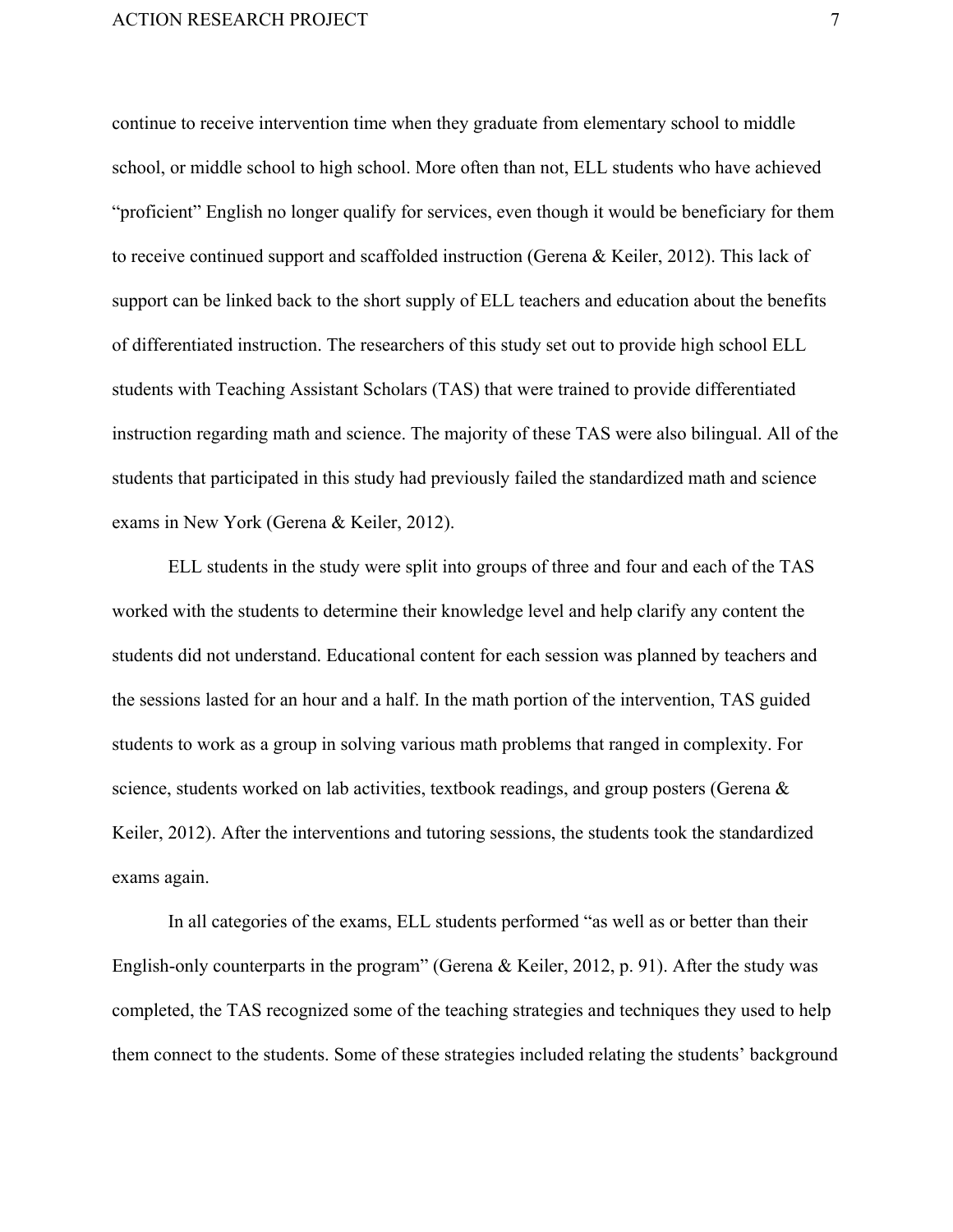experiences and home life to the content they were learning, using ELL-centered approaches, and scaffolding instruction and content (Gerena & Keiler, 2012). Many of the students in the study stated that they were able to connect to their TAS because they were also bilingual. If they could not understand a concept in English, the TAS was able to relay the information in Spanish, French, or even Creole. In order for students to truly understand and grasp new concepts, there has to be a connection between the teacher and the student. In our educational world today, there is a great need for bilingual teachers and ELL specialists to provide that missing connection for our students.

**Research plan.** Before providing ELL interventions with my students, I will first conduct home visits and interviews with families, if they are willing. These meetings will help me to see what the child's home life is like on a day to day basis. I can also keep notes of family values, child rearing practices, what kind of conversations take place, and if there is any English spoken in the home. Next, I will provide planned intervention time for my ELL students in a small group setting. During my interventions, I will use a framework similar to that of K-Talk, modified for my preschool students. Our intervention time will focus on shared reading time, interactive writing time, hands-on activities, and authentic conversations. Families are extremely important in any educational setting, so I will encourage them to participate at home by using many of the same strategies I will use in my classroom.

Shared reading time is a highly important component in learning a new language. Books give children the ability to become familiar with print concepts and the flow of a language. At the beginning of the year, I will be incorporating mostly picture books into our intervention time and I will gradually introduce books with more print. During shared reading time, I will also ask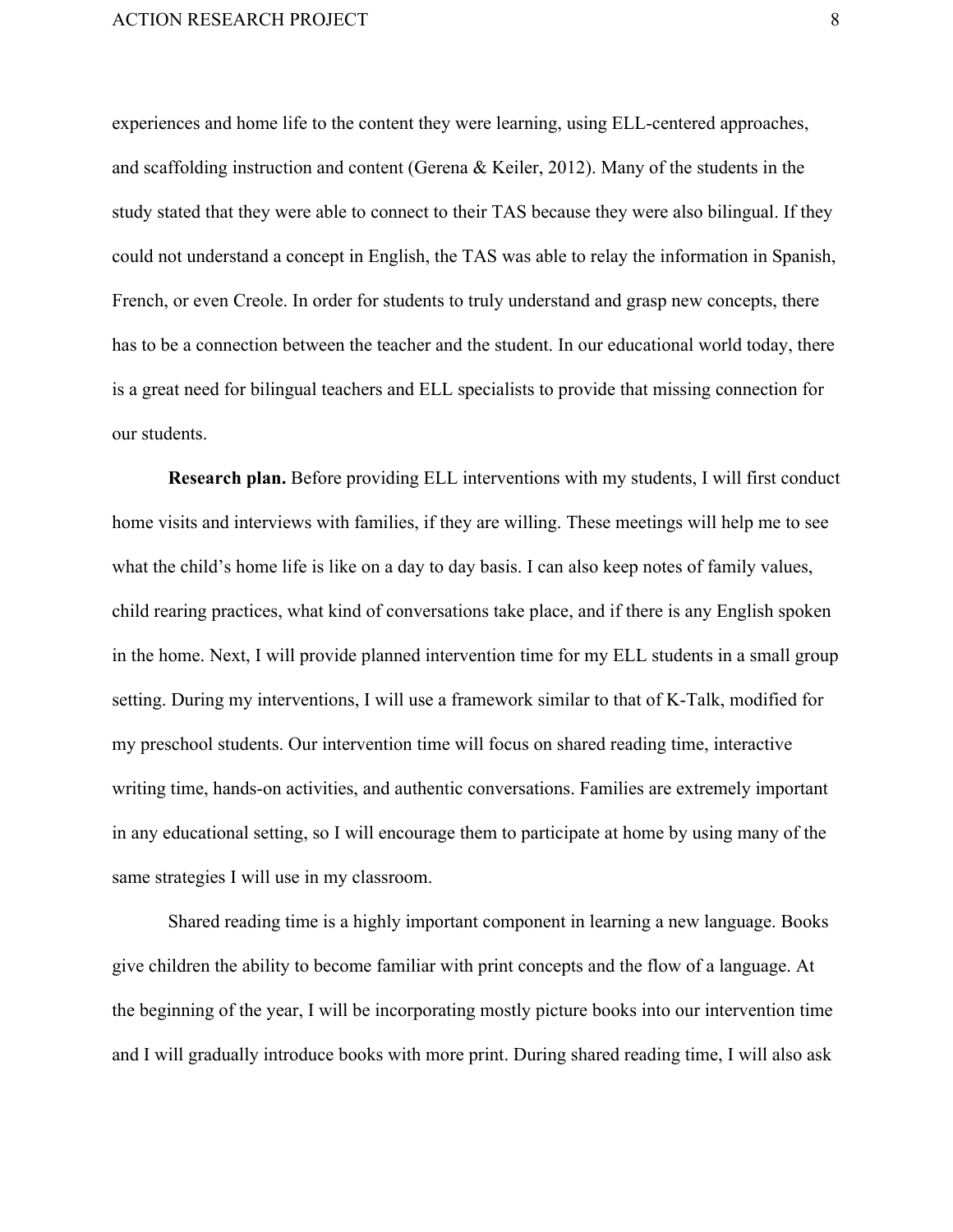the students about what they think is happening within the pictures of the book and record their answers. Families can also get involved with shared reading time at home. The parents of ELL students may not be able to speak or read English, but they can still become involved. I will encourage parents to have conversations with their children about their day at school and keep notes about what they child is saying. Encouraging children to become more verbal in their native language paves the way for them to become comfortable with speaking a new language as well.

Young preschoolers have not yet learned how to write a story, but I will encourage them to tell me one and I can write it down for them, while asking questions about the events that took place in their story, how they felt, and what happened next. I am able to speak and read some Spanish, but hopefully there will be a para there who can also translate for me. As the year progresses, I can collect the stories the children have told me and document the progress they have made by looking at the words they are using to describe everyday events and if they are verbally able to communicate to me in English. For students who are nonverbal, I will use hand signals and visual cues or directions to determine children's progress in learning a new language. I can also create picture books for children to use as communication tools. If my ELL students are still struggling to understand my visual cues and nonverbal signals, I may need to determine if they are in need of special services.

The last components of intervention time are hands-on activities and authentic conversations. I will spend a lot of time with the alphabet, vowel and consonant sounds, and how the letters of the alphabet combine to make words. We will work on new vocabulary by spending playtime inside and outside the classroom, to immerse children in an environment that provides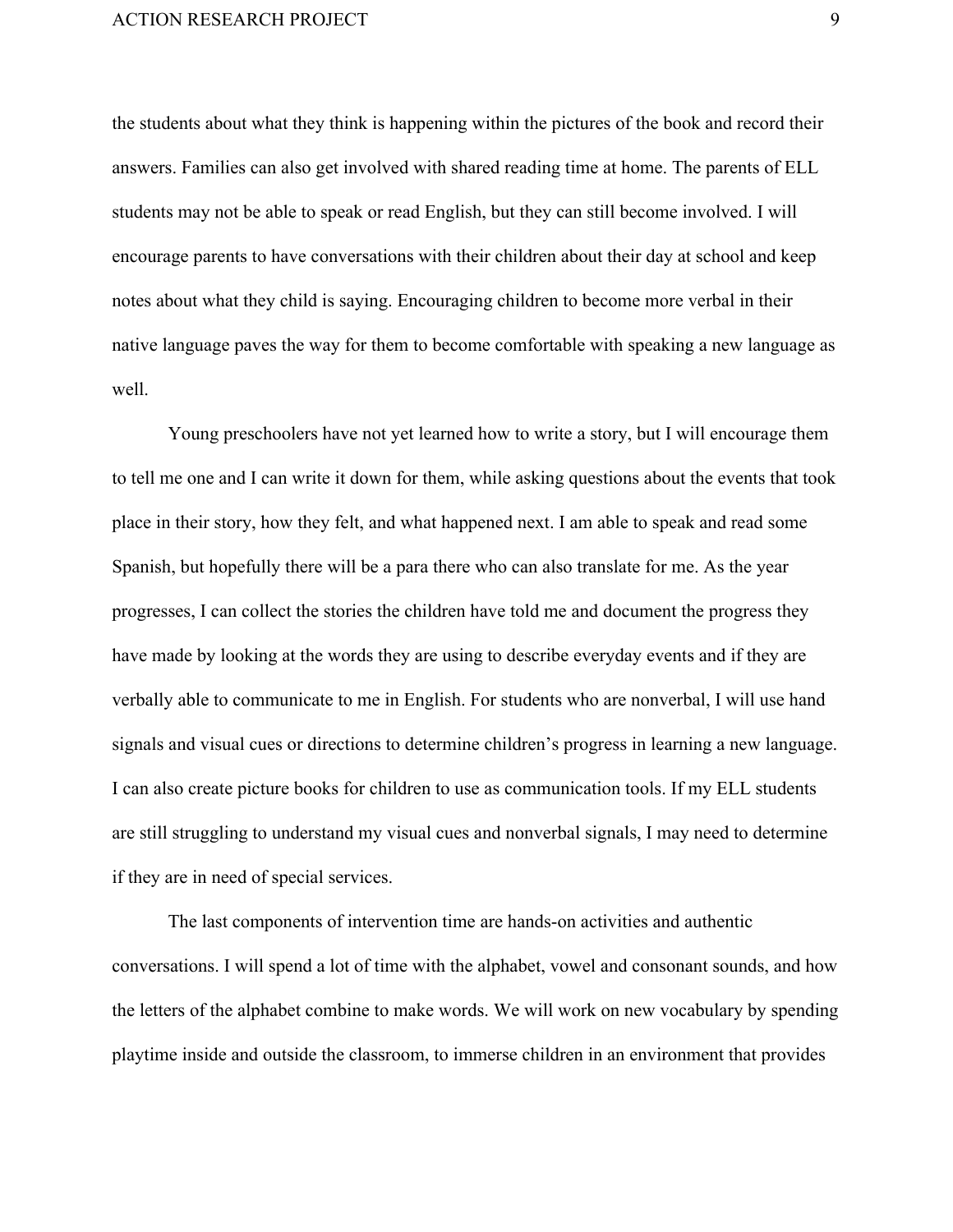them with plenty of opportunities to learn new words. I will also make sure to model positive behaviors with all my students. Young children learn from watching others, so it will be important to provide them with positive examples to follow.

To determine if my intervention methods are effective for ELL students, I will keep a folder for each child. The folder will include my notes from family meetings and home visits, family member's notes about the conversations they have at home with their child, my records of the stories the students have communicated to me, a list of the books we have read during shared reading time, and my observation notes from playtime. Observation will be a key component throughout the data collection process. In order to determine if students are engaged in the classroom and if they have made progress in learning English, I will be looking at their participation in class discussions and group activities. I will also keep note of their behaviors in class. For example, if I modeled how to share classroom toys with another student, I would keep a record of their behavior the next time they were asked to share a classroom toy with others. I will periodically check each ELL student's folder throughout the year to determine the progress they have made. If a certain aspect of my intervention is not effective in providing a student with a deep understanding of the English language, I will regroup with the paraprofessionals in my classroom and the child's family members to find a better way to connect with the child.

In conclusion, English Language Learners require more support, interventions, and differentiated instruction within a general education classroom. The need for this type of support does not go away as children progress through school, because the learning process is a continuous cycle. However, being an English Language Learner does not automatically require a student for special education services. Minorities are often overrepresented in the special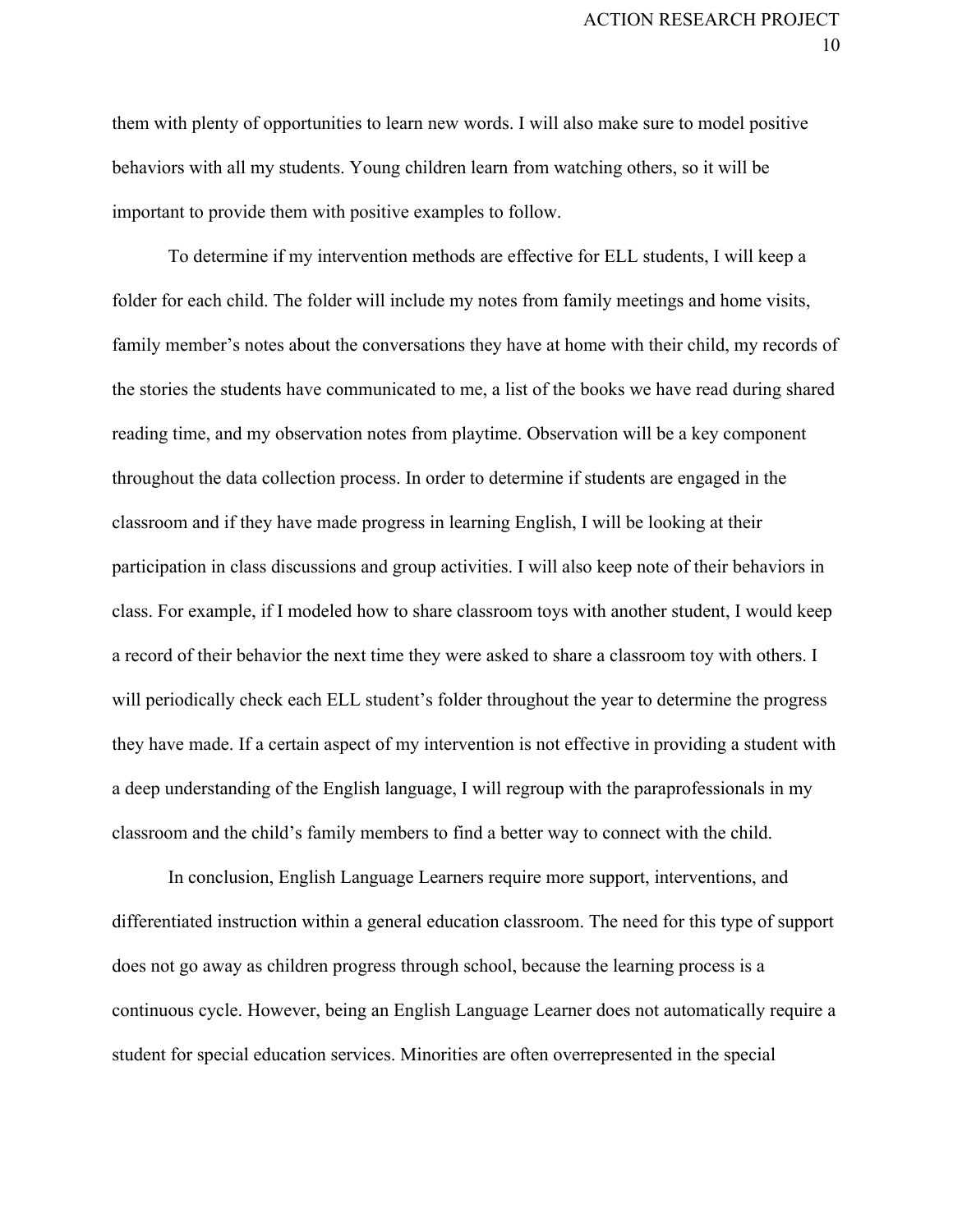education system because of the time that is required to learn a new language. Our classrooms are becoming more diverse with each passing school year and teachers need to be prepared to connect with and educate all of their students. There is a greater need for bilingual teachers and ELL interventionists, but these resources are difficult to find. Within my own future classroom, I plan to use intervention time with students to introduce them to the English language. I will do this by implementing shared reading time, interactive writing time, hands-on activities, and authentic conversations into the classroom. By working with students in small groups and providing a safe and nurturing environment to learn in, I hope to present English Language Learners with plenty of opportunities to interact with the English language.